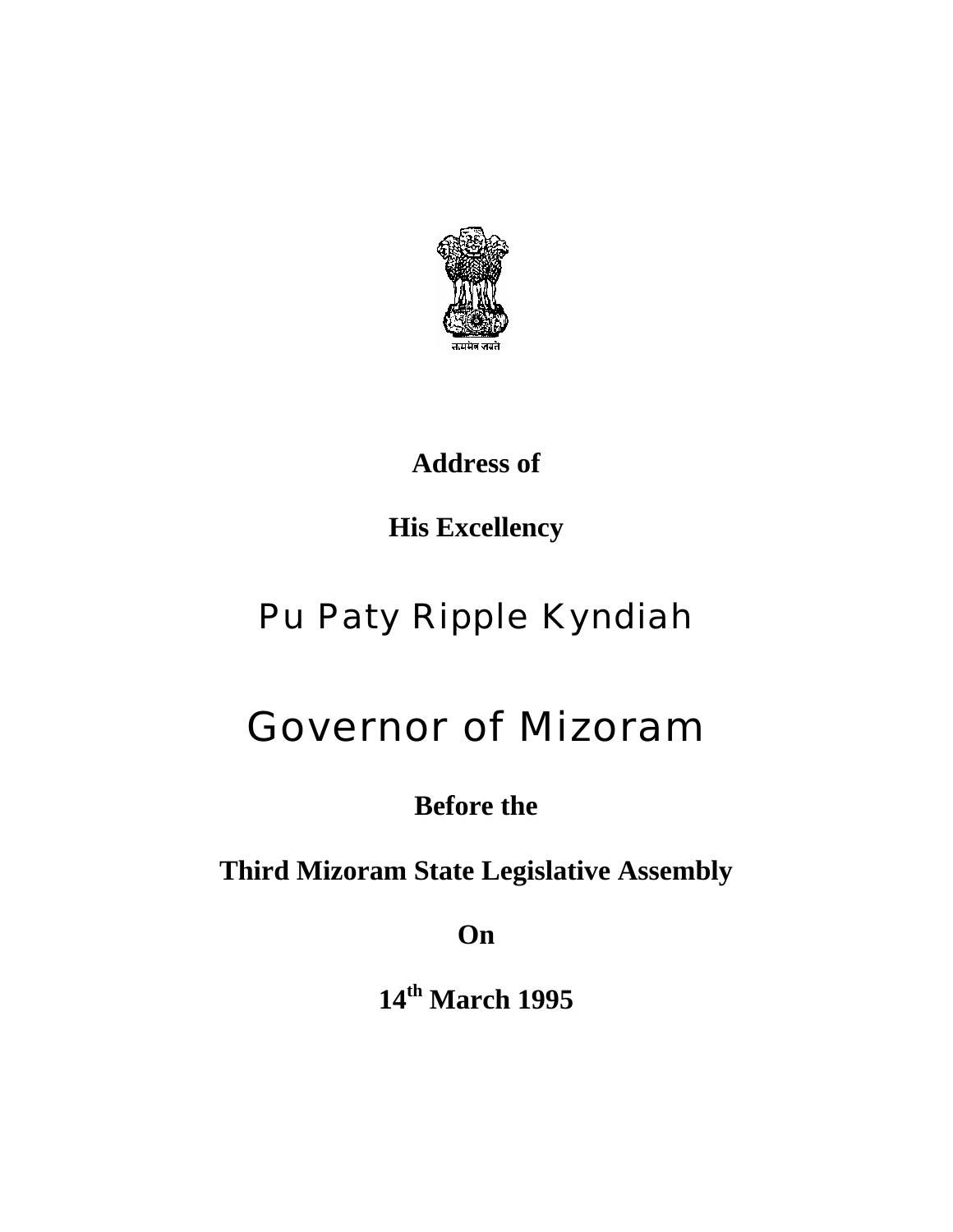Hon'ble Speaker and distinguished Members of this august House,

1. It is a great privilege to welcome you all to the Fifth Session of the Third Mizoram State Legislative Assembly.May I take this opportunity to convey to you my greetings and best wihes for the new year.I am confident that the deliberation of this august House will strengthen the foundation of all-round development and prosperity of Mizoram and the progress of the people in all spheres.

2. One of the most significant events that took place last year was the signing of a Memorandum of Settlement by my Government with the leaders of Hmar People's Convention on  $27<sup>th</sup>$  and ushered in an era of peace. 317 HPC volunteers came overground with their arms and a pledge to abjure violence and become law-abiding citizens. This has come about as a result of the pains-taking initiative of my Government, and after several rounds of peace talks with the HPC leaders.

3. Members are aware of the financial problems, which Mizoram has been facing right from the day it attained Statehood. It has been closing every year with a deficit in its account with the Reserve Bank of India. My Government is determined to reverse the position by exercising utmost economy in non-development expenditures on the one hand, and mobilizing additional resources on the other. in Group D, in the current year, was one of the bold steps taken by my Government. My Government is awaiting the report of the Mizoram Resource Mobilisation and Taxation Enquiry Committee presently in session and intends to come up with proposals of durable nature for strengthening the financial base of the State.

4. While there is a slight increase in the crime rates, I am happy to note that throughout the year the general law and order situation continued to remain peaceful excepting for an unfortunate incident on a single night in September 1994. However, effective and timely measures taken by the Government with the cooperation of the people and all concerned has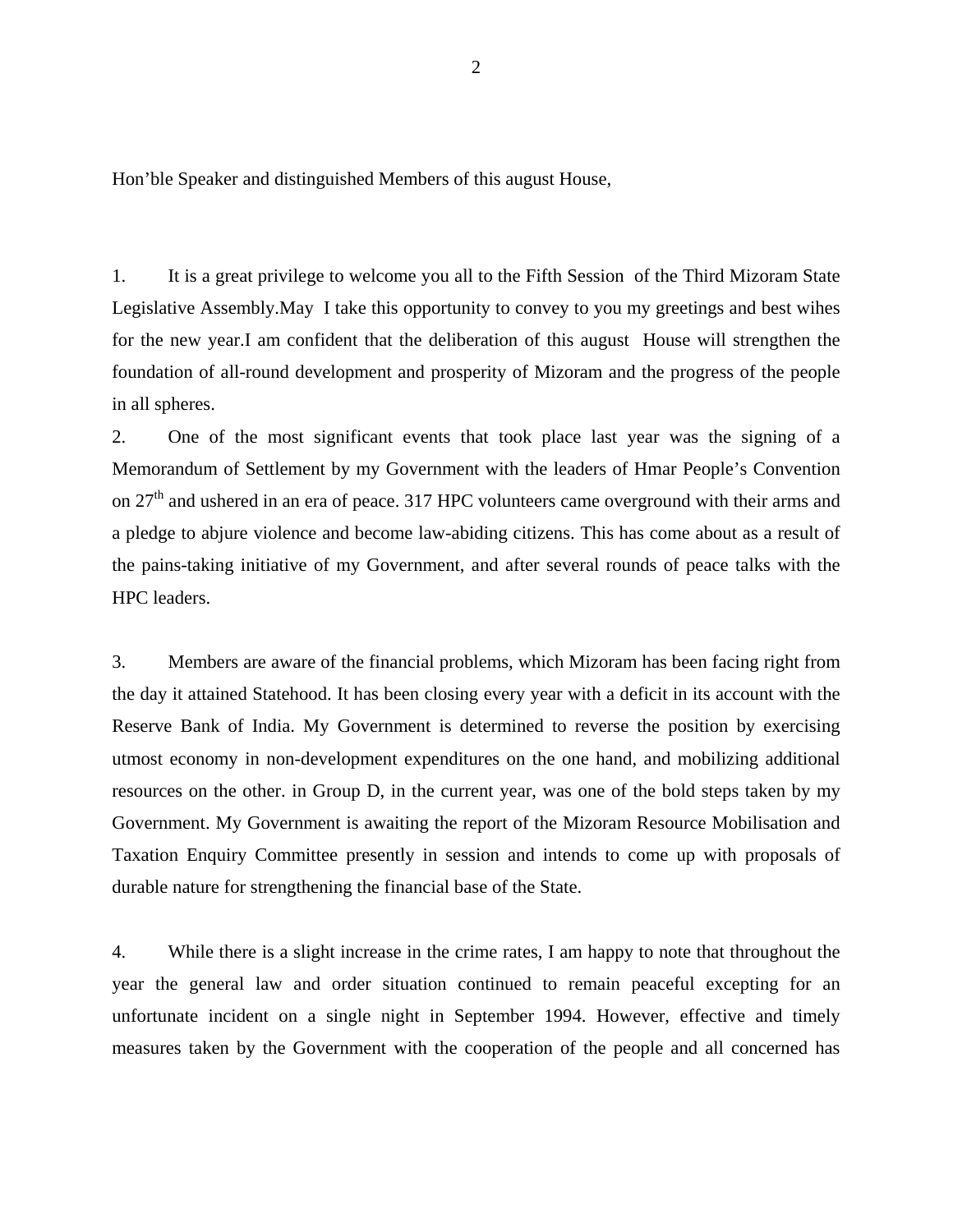helped bring about normalcy. Let us remind ourselves that the pace of development can only be accelerated when there exists an environment of peace and harmony. In order to achieve this end, my Government have given due importance to strengthening the Mizoram Police Force. 510 new posts have been created during the year for enlarging the 3<sup>rd</sup> Battalion of Mizoram Armed Police, Mizoram Police Radio Organisation and VIP Security Cell of Mizoram Police. My Government have also taken due care to meet the housing needs for our Police personnel as a welfare measure. In the coming year, the Police Housing project will be taken up under Plan Scheme with an earmarked amount of Rs.160 lakhs for construction of 51 nos. of staff quarters of different types.

5. To check infiltration across Indo-Myanmar and Indo-Bangladesh border, Government of India had sanctioned one Battalion of India Reserve Police. My Government have completed recruitment of 675 constables for this Reserve Battalion whose headquarters is being established at Mualvum. It must be said that the untiring efforts of my Government and the ready cooperation rendered by the people of Mizoram has resulted in an atmosphere conductive to peace and prosperity.

6. My Government accords high priority to construction and improvement of road communications as these are considered prerequisites to achieving progress and development. The Public Works Department continues to provide a network of roads in the State. During 1994-95, the PWD has completed 84.64 kms. of formation cutting, 52.76 kms. of black-topping, 155 culverts, 41.77 kms of soling and 36.18 kms of metalling of roads. The Department also completed construction of quarters at Khawzawl and the Taxation Building at Lunglei during 1994-95. Construction works on the prestigious Assembly and Secretariat buildings are progressing satisfactorily. Plans are underway to increase the length of blacktopped roads and construct more retaining walls during 1995-96.

7. Under Urban Development Schemes the Department proposes to take up drainage schemes within Aizawl town and improvement of the Pachhunga University College Road.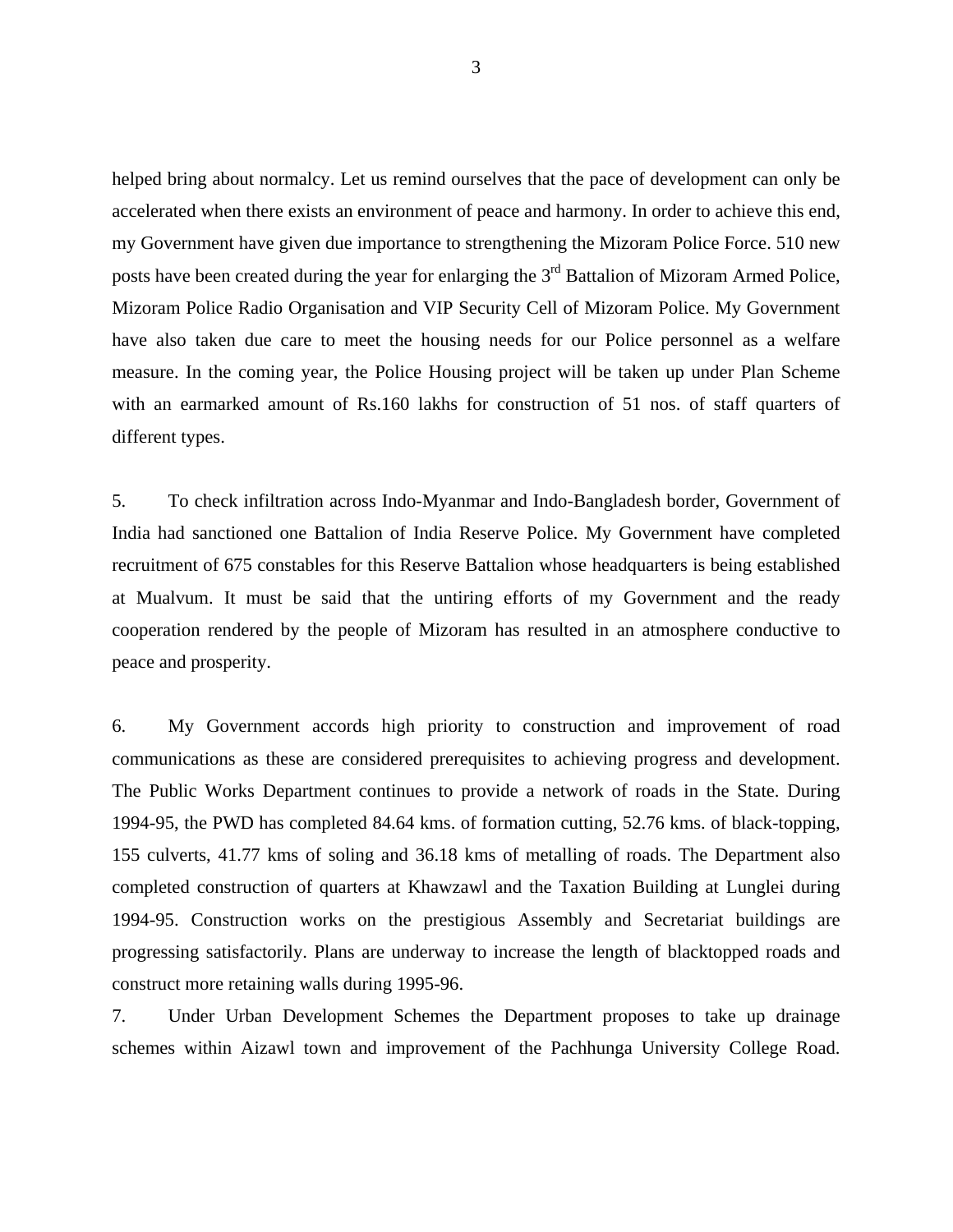Works on Secretariat Complex at Khatla, Planning Department Building Phase-II, an Auditorium at Upper Bazar, and an Additional Secretariat Building are also proposed to be taken up under the State Capital Project during 1995-96.

8. I am happy to share with you today that our dream of having a modern airport at Lengpui is on the verge of becoming reality. Preliminary works for construction of the airport is to be started with an amount of Rs.10 crores sanctioned by the Government of India. An additional amount of Rs.10 crores is likely to be allocated during the next financial year. The Aircraft Refuelling Station at Tuirial Airfield has also started functioning during 1994-95.

9. My Government is determined to improved transport facilities for the public. Besides construction of Depot-cum-Workshop at Chaltlang, the Department has taken up construction of seven bus stations during 1994-95. The Department has also taken up construction of the Administrative Building at Central Workshop and DTO's building at Aizawl. During 1995-96, the Department proposes to augment its fleet by nine new buses. Construction of three bus stations one each at Mamit, Marpara and Zawngling and improvement of Depot-cum-Workshop at Chaltlang, Central Workshop at South Hlimen and Lunglei Bus Station will also be taken up.

10. Power generation continues to receive high priority. Dependable power supply is the basic input for development today as without it no State can be industrialized in the real sense. Hence all-out effort is being made by my Government to improve power supply in the State. Works on Maicham (2 MW) Hydel Project has since been completed and is expected to be commissioned by the end of March 1995. Preliminary works of Teirei (3 MW) and Tuipanglui (4.5 MW) have also taken up. Under NEC schemes, civil works of Ramri Lui (300KW) and Vawra Lui (50 KW) have been completed. We hope to commission these projects in the middle of 1995. Efforts are also on to obtain environmental clearance for Tuirial (60 MW) and Tuivai (210 MW) Projects.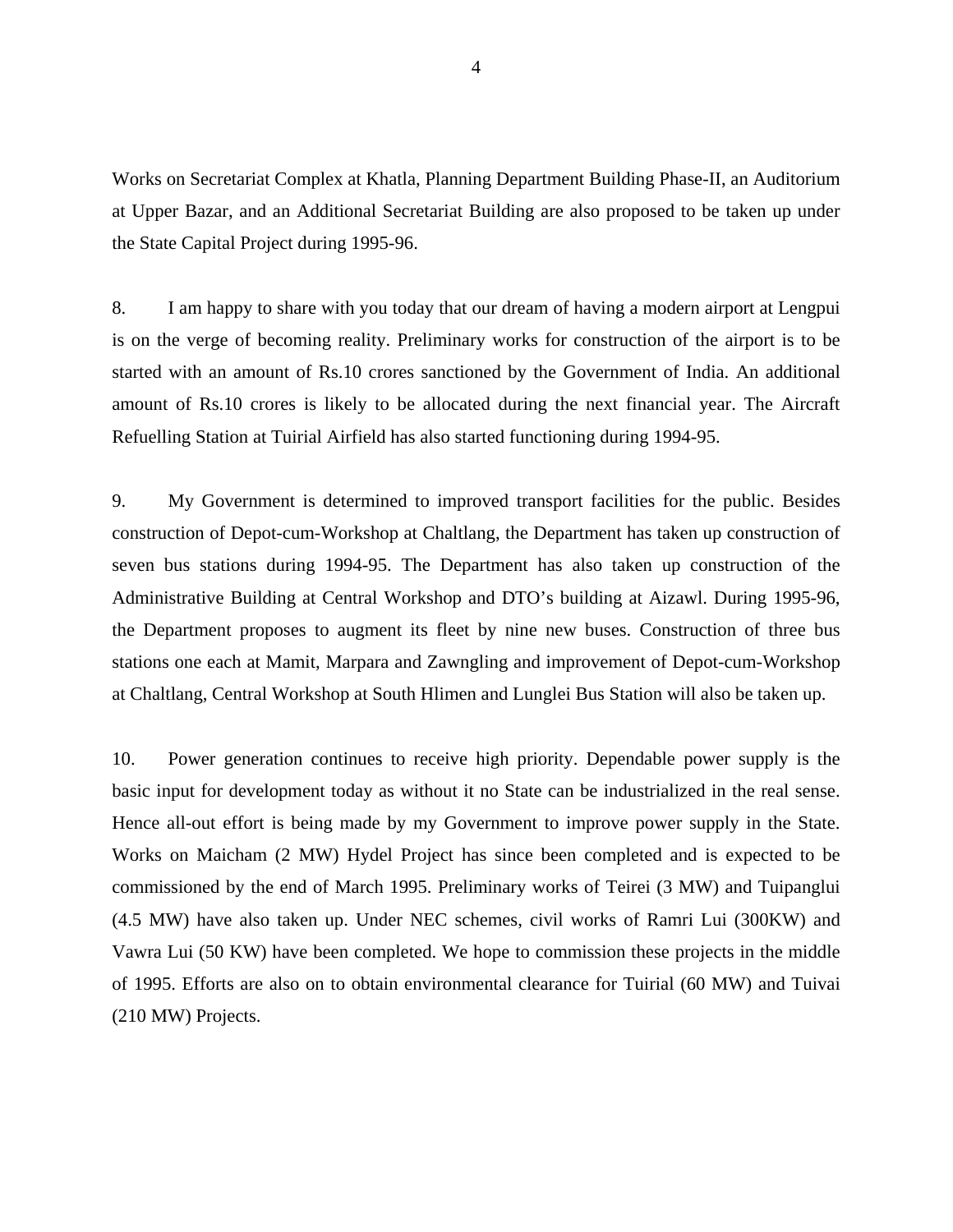11. Works for construction of 5 numbers of 132 KV lines are in progress. They are (i) Zemabawk- West Phaileng (ii) Serchhip – Marpara (iii) Serchhip – Lungdar East (iv) Lunglei – Lungsen and (v) Lunglei – Lawngtlai with associated sub-stations at Khawzawl, West Phaileng, Saitual, Bunghmun (Marpara ), Lungdar East, Lungsen and Lawngtlai. In the field of Rural Electrification, with the electrification of 50 villages by conventional method and 14 villages by non-conventional method anticipated during 1994-95, the total number of electrified villages by the end of March 1995 will raise to 592 covering about 88 percent of the total number of villages in the State.

12. The public Health Engineering Department continues to provide potable water to the people. Upto December 1994, augmentation of Rural Water Supply Scheme in 36 villages has been completed and commissioned. Under the Urban Water Supply Scheme, Greater Lunglei Water Supply Scheme with single diesel operated pump has been successfully tested and water is being distributed to the people of Lunglei town. Works of Greater Serchhip Water Supply Scheme is processing satisfactory and works of Greater Kolasib Water Supply Scheme has been started. The Department proposes augmentation of water supply scheme in 40 more villages during 1995-96 with a total outlay of Rs.340 lakhs. UnderUrban Water Supply Scheme the Department proposes to start the work of Greater Aizawl Water Supply Scheme Phase-II. Work on Greater Serchhip and Greater Kolasib Water Suply Schemes will be continued during 1995- 96.

13. My Government aims to achieve self-sufficiency in food-grains. It will continue to take vigorous steps to increase production and productivity in agriculture and allied sectors. Besides agriculture, considerable headway has been made in Rural Development, Horticulture, Pisciculture, Soil & Water Conservation and Animal Husbandry & Veterinary Departments.

14. Under Agriculture Department, positive steps have been taken to increase the production of paddy, maize, pulses, oilseeds, tapioca and sugarcane. During the current year, 12 small tractors have been distributed to the farmers at subsidized rates to encourage mechanized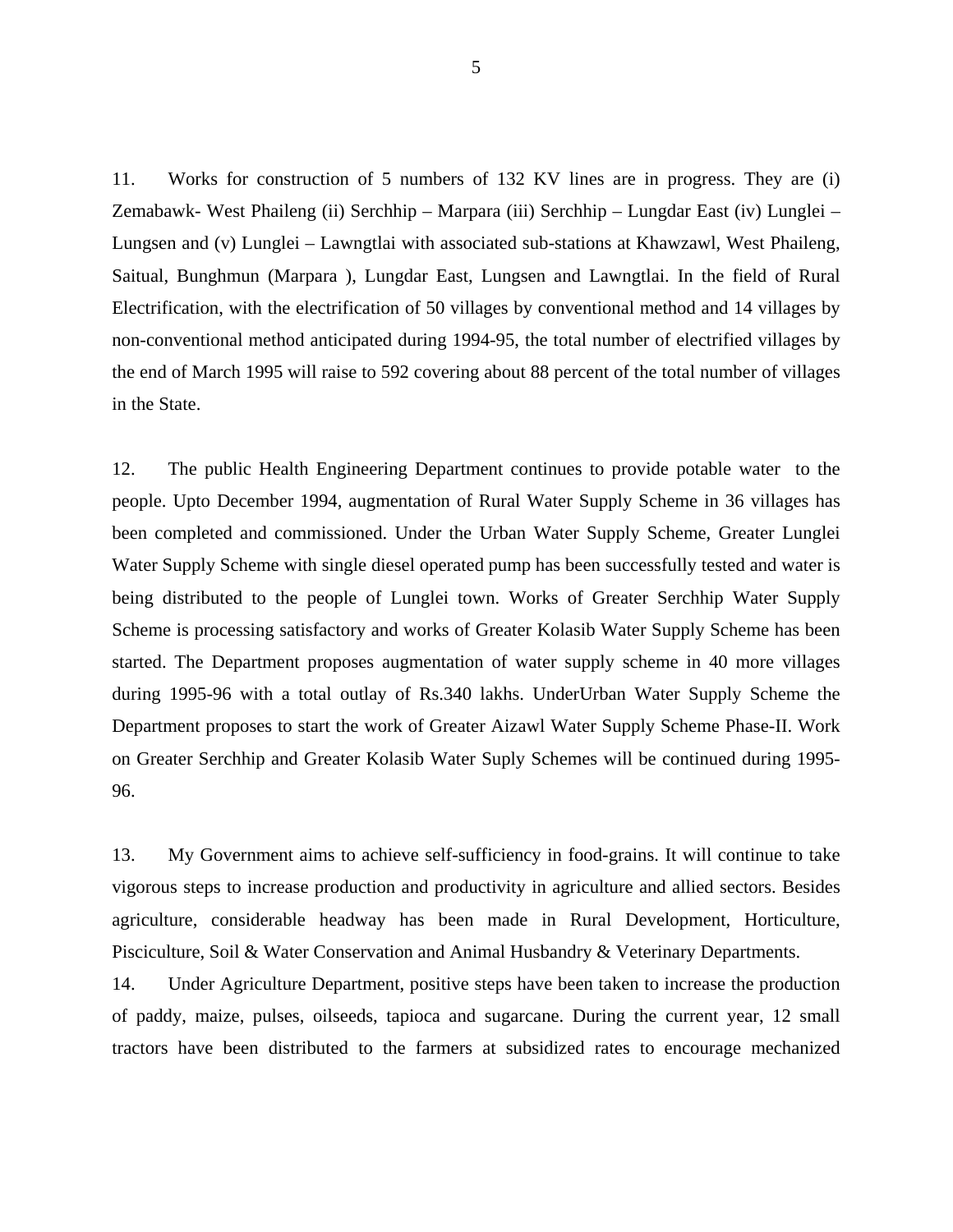farming. The Department has established a State Seed Farm at Champhai. Potential flat land covering 725 hectares have been developed by manual labours for wet rice cultivation. The Department also organized training programmes to popularize use of bio-fertilizers and biopesticides instead of chemical fertilizers and pesticides. Over 300 tonnes of fertilizers and sufficient quantities of weedicides were distributed to farmers at subsidized rates.

15. The Agriculture Department has planted 1.84 lakhs sugarcane sets of high yielding varieties for further multiplication. Nine Irrigation Projects covering 260 hectares of land have been completed. The Department has completed Reconnaisance Soil Survey in 12 Rural Development Blocks. During 1995-96 the Department proposes to undertake the Reconnaisance Soil Survey in two more blocks namely Hnahthial and Bunghmun besides developing 500 hectares of potential flat land under Employment Assurance Scheme. In order to encourage mechanized farming and use of fertilizers the Department proposes to distribute 15 Nos. of tractors and 5 Nos. of power tillers, 455 tonnes of NPK fertilizers and 5 tonnes of bio-fertilizers to the farmers at subsidized rates. The Department also proposes to cover 320 hectares of Wet Rice Cultivation (WRC) land under Flow Irrigation during the coming year.

16. Besides the ongoing Centrally Sponsored Schemes my Government has taken up the New Land Use Policy (NLUP) for the uplift and prosperity of the rural people. Continuous efforts are underway to educate the people and to wean them away from the unproductive practice of jhuming replace it by more permanently productive means of live hood through NLUP. The NLUP schemes have so far covered a total number of 42,514 families in 10 Rural Development Blocks. During the year 1995-96 the Rural Development Department proposes to cover parts of Tlangnuam Block and Khawzawl Block thereby assisting 4800 new families in addition to maintaining the old beneficiaries under NLUP within an allocated amount of Rs.2500 lakhs. Under the Integrated Rural Development Programme, (IRDP) the Department has extended assistance to 1501 families during the year. 748 rural youths have been given training during 1994-95 under Training of Rural Youth for Self Employment (TRYSEM). Under Development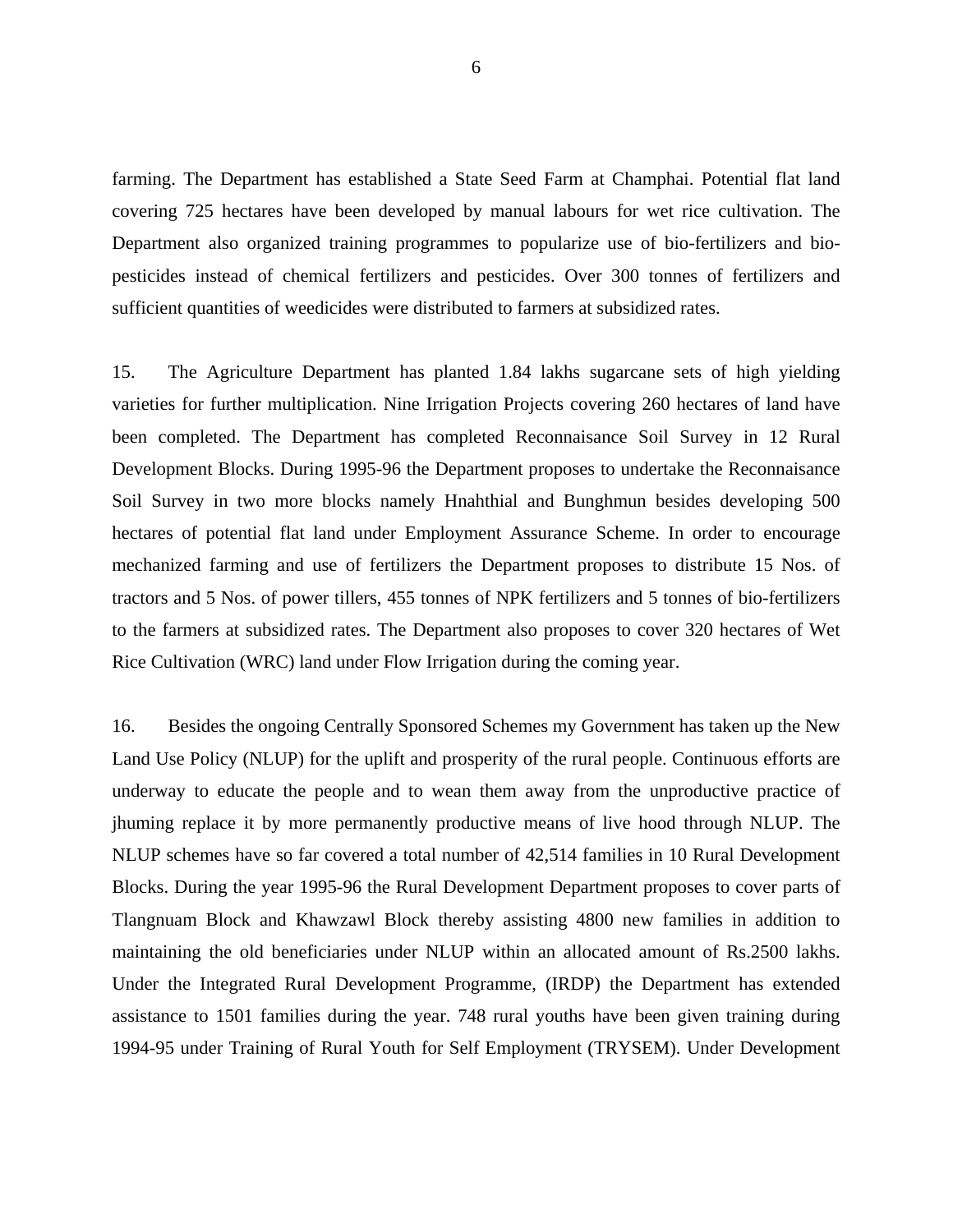of Women and Children in Rural Areas (DWCRA) 110 groups have been formed during the year. These groups are taking up various income generating activities. During 1995-96, 135 more such groups are proposed to be formed in Mizoram. Besides the centrally sponsored schemes mentioned earlier, there are two other schemes namely Jawahar Rojgar Yojana and the Employment Assurance Scheme aiming at generating employment to the rural poor. Under these two schemes, employment opportunities of 23.30 lakhs mandays were generated during the year. Under the scheme of Rural Housing, 1656 rural poor families are proposed to be assisted with GCI sheets for roofing .As a result of implementation of various schemes under the Rural Development Department, different areas of the State have through development of Rural Link Roads, Drinking Water Supply, Construction of School Buildings and other amenities.

17. With the creation of a separated Horticulture Directorate, 4 Horticulture Divisions have been opened at Aizawl, Lunglei, Khawzawl and Tuidam. A Horticulture Research Centre is being started at Kolasib. In addition to the existing Mushroom Laboratory at Aizawl, one more Laboratory has been opened at Lunglei. Under Horticulture expansion scheme 400 hectares of fresh areas have been brought under cultivation of fruits, vegetables, spices and flowers benefiting 812 families. Passion Fruit Cultivation, which covers an area of 80 hectares, is being given an impetus.

18. Fish seeds produced by fish Seed Farm of the Department of Fisheries were distributed to private pisciculturists at 50 percent subsidy. Two fish seed farms will be established at Tamdil and Zawlnulam during 1995-96.

19. In the field of Soil & Water Conservation, 800 hectares of land have been terraced. Steps have also been taken to bring 150 hectares of land under micro watershed management and 680 hectares of land under cash crop cultivation. Out of the total plan outlay of Rs.335 lakhs during 1995-96; main thrust of the scheme will be focused on the projects directly affecting rural farmers. Two Soil & Water Conservation Functional Divisions at Darlawn and Tlabung are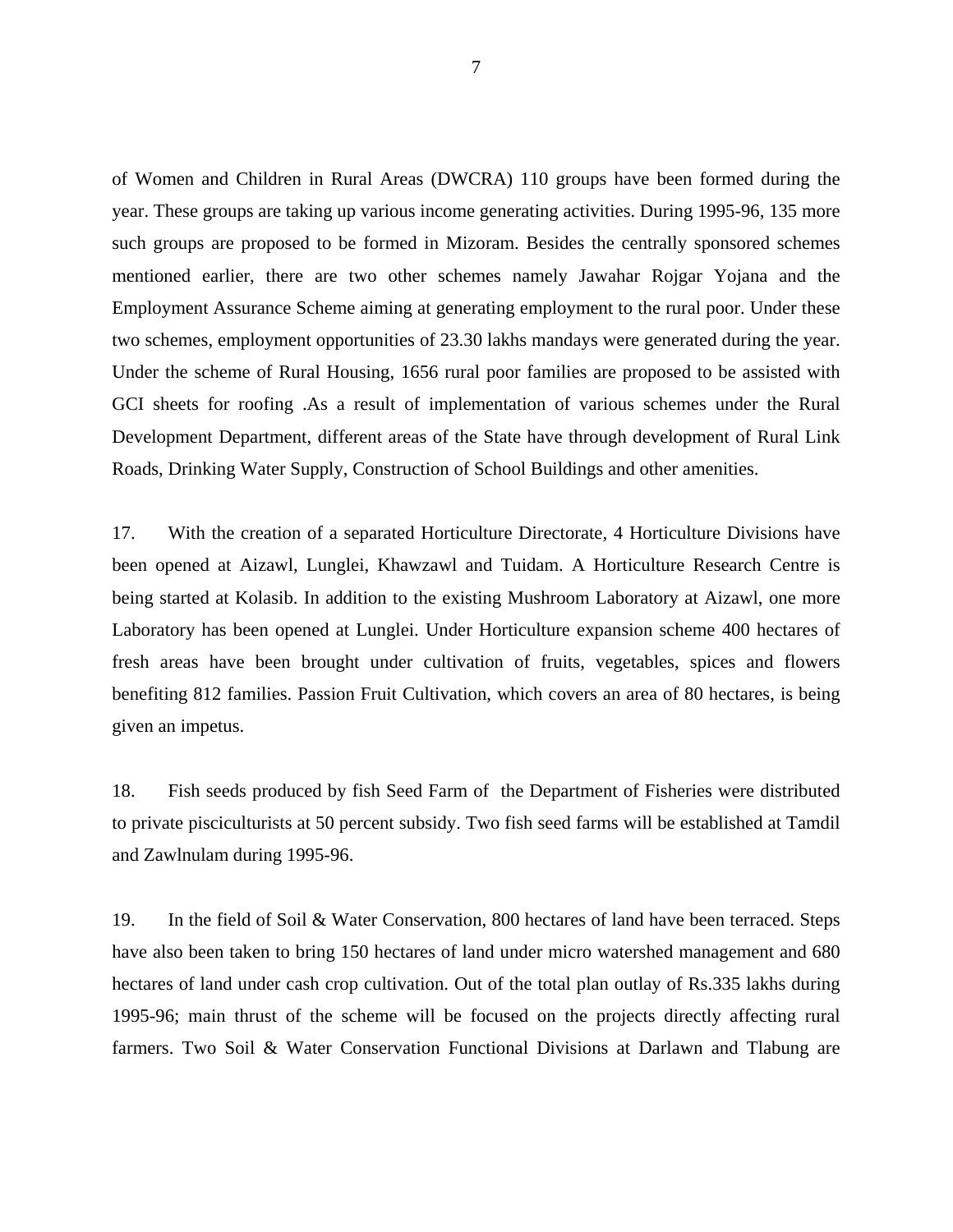proposed to be opened for effective implementation of schemes under Border Areas Development during 1995-96.

20. Great importance is attached to improvement of livestock, poultry and animal husbandry. I am happy to say that in the coming year the Department of Animal Husbandry and Veterinary plans to establish a Veterinary College under Central Agriculture University. Under this Department, steps have been taken to increase production of mild, meat and eggs. The Department has also established 40 numbers of Artificial Insemination Centres performing sizeable number of artificial inseminations.

21. My Government accords high priority to promotion and development of Industries in the State. Out of the total Annual Plan outlay of Rs.775 lakhs, an amount of Rs.312 lakhs was contributed to the four public sector undertakings in the Industrial sectors and Mizoram Khadi and Village Industry Board in the form of share capital or grants. Small-scale industrial units are also encouraged by providing them Central Transport Subsidies and various other State incentive subsidies. Cultivation of tea as a family oriented scheme is considered to be an area that will economically benefit the cultivators and small planter. A start in this direction has been made during the current year by upgrading the existing tea plantations in Biate, Ngopa and Khawdungsei areas. A tea nursery has also been raised at Luangmual with about 13 lakhs of tea seedlings. Two more tea nurseries are expected to be raised one each at Pawlrang and Biate shortly. Preliminary works for setting up of a Tea Processing Unit at Biate has begun and construction is expected to start in the next financial year. The Industries Department is laying stress on promotion and development of small scale and mini industrial units n the State. Infrastructural development is the perquisite for industrialization. Keeping this broad objective in view, the Department has focused on development of Industrial Estates and Industrial Growth Centre. Major thrust is given on Research and Survey in Handloom in addition to distribution of improved looms and subsidies to handloom weavers. Training centers for knitting, tailoring and cane and bamboo work are being maintained by the State Government and stipends and grants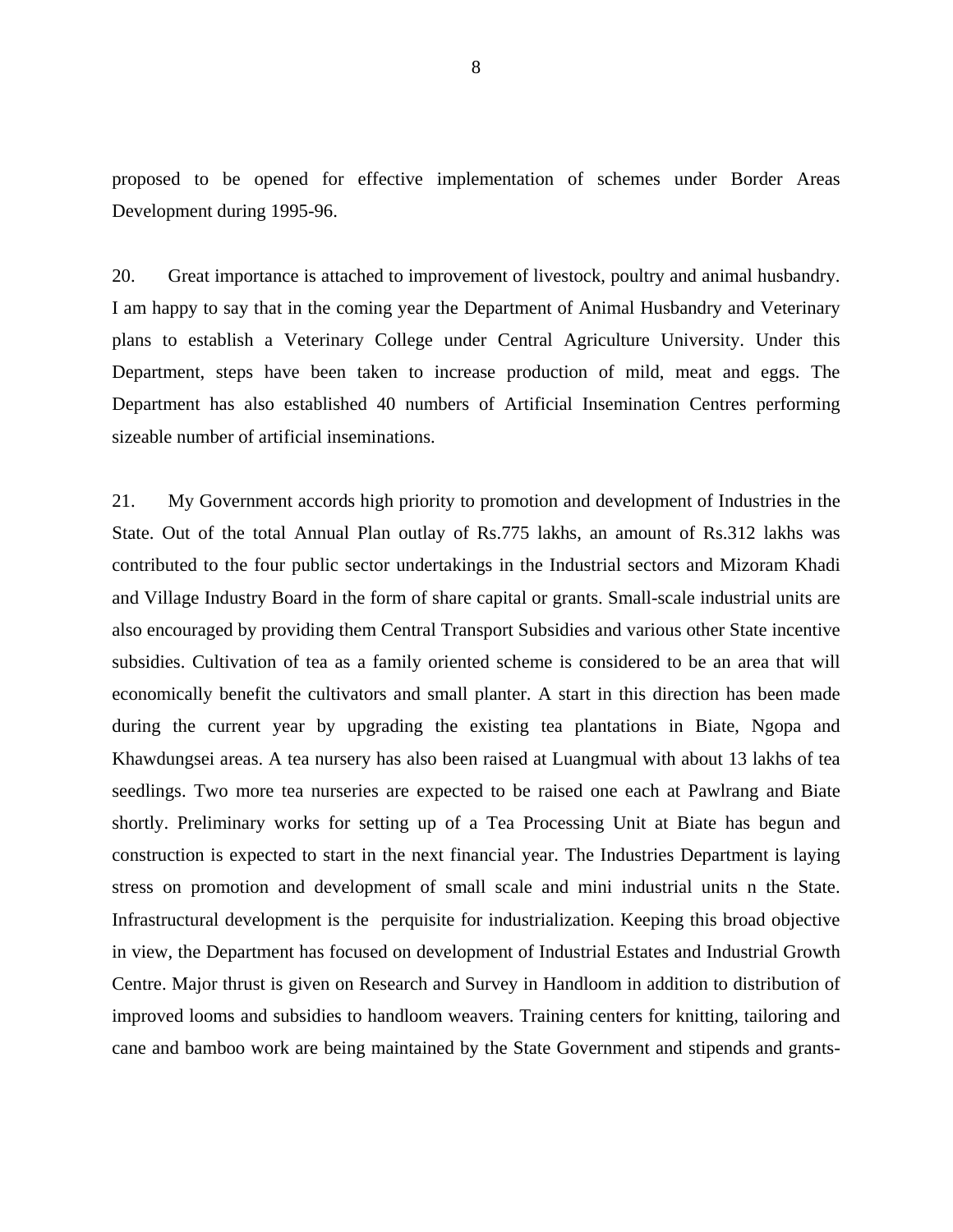in-aid are being given to the trainees in Handloom and Handicraft industry. During 1994-95 training in knitting, tailoring and handloom was imparted to 220 girls. 90 boys and girls were also exclusively trained in handloom industry. In order to promote and develop handloom and handicraft industry. The Mizoram Handloom and Handicraft Development Corporation Limited is planning to open sales emporiums at Calcutta and Bombay, in addition to the existing one at New Delhi.

22. Adequate emphasis has also been laid in creating awareness about the potentialities of electronic and computer sciences in the State. As a part of manpower development efforts, training in Electronics and Computers has been organized at Aizawl and Lunglei during the current financial year. The Computer Training Centre Started during 1993-94 under the Zoram Electronics Corporation Limited (ZENICS) continues to impart training to youths.

23. My Government recognizes the need to encourage sericulturists and has distributed 30 lakhs mulberry cuttings to farmers during the year 1994-95.

24. The Cooperative movement in Mizoram is fast gaining momentum. The Cooperation Department in its endeavour to promote cooperative movement has extended financial assistance to 307 Primary Cooperative Societies and 8 State Level Cooperaitve Federations. Under the NCDC sponsored scheme, the Cooperation Department has constructed 55 rural godowns for village Farming Cooperative Societies at a cost of Rs.120.17 lakhs. Besides, 5 more godowns of Service Cooperative Societies at a cost of Rs.10.92 lakhs and 25 weaving sheds at a cost of Rs.69.30 have also been completed. Two Integrated Cooperative Development Projects (ICDPs) at Aizawl and Chhimtuipui Districts at a cost of Rs.355.31 lakhs and Rs.171.17 lakhs respectively are coming up.

25. My Government is conscious of the needs to develop human resources in particular context to education, sports and promotion of art and culture.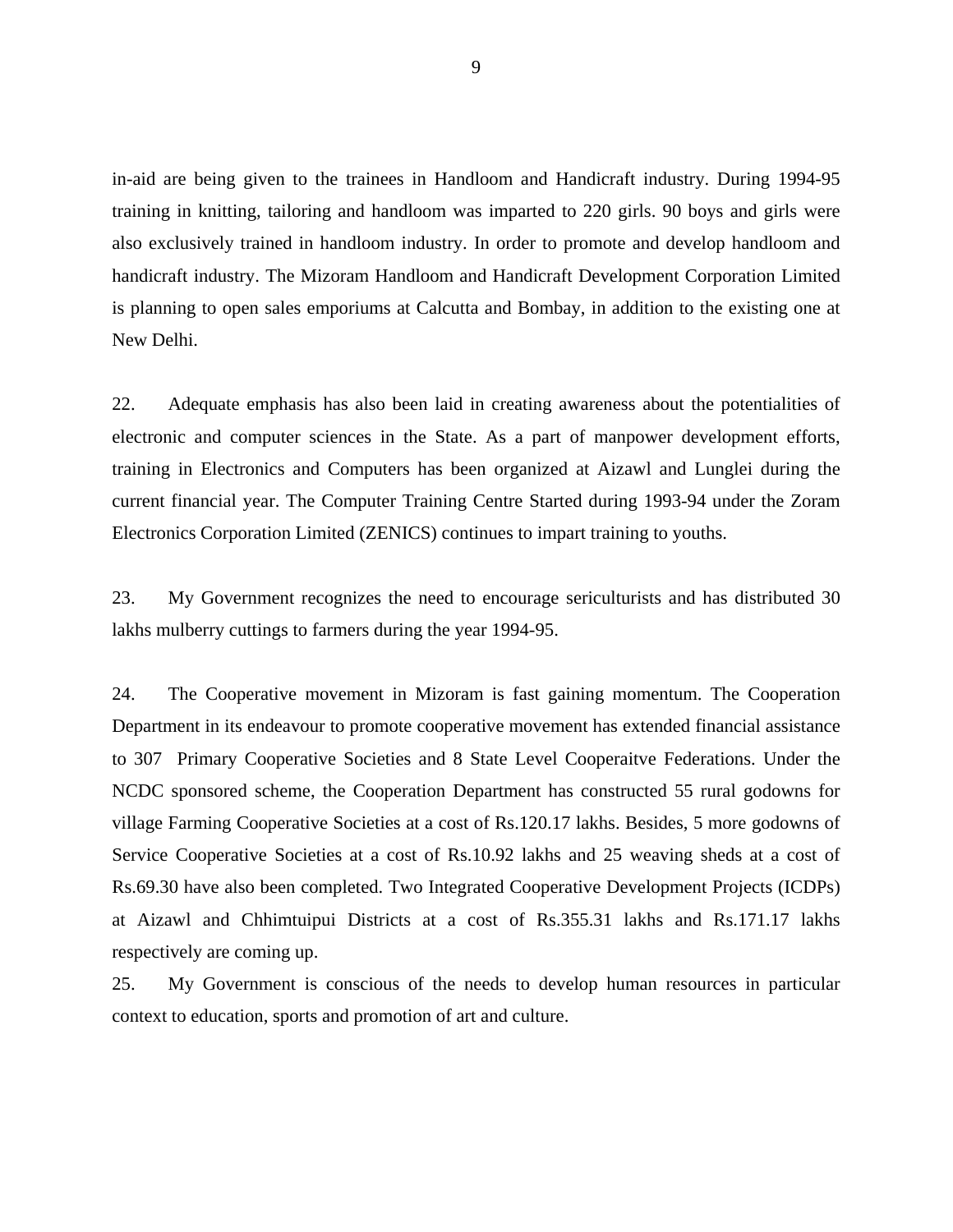26. During 1994-95 three new sub-divisions were opened by the Department of School Education. Under the scheme "Education for All", free textbooks were supplied to poor and needy students. In the sphere of Higher and Technical Education two private colleges one each at Zawlnuam and Khawzawl were upgraded to deficit status. Besides this, three private colleges namely, Lalhmingthanga College, Bungkawn College and North East Khawdungsei College were affiliated to NEHU upto Pre-University level. Permission was accorded to opening of Kamalanagar College at Chawngte and TLR City College at Aizawl.

27. Development of sports and youth services forms part of our programmes to promote youth in the fields of youth activities. A Mizo youngman, Zothanmawia was declared the best boxer in the 27<sup>th</sup> Junior Nation Boxing Championship held at Guwahati during November 1994. The Mizoram Football team won the conveted King's Cup Trophy at Thimpu, Bhutan, in September 1994. The 4<sup>th</sup> Fraternity Gold Cup Football Tournament for the North Eastern States including Sikkim was held at Aizawl and the Mizoram football team won the Gold Cup with a cash award of Rs.1.00 lakh.

28. My Government recognizes the need to preserve and nurture the rich cultural heritage of the Mizo people. The Department of Art and Culture is striving hard to protect and promote our proud traditions and indigenous culture. Several competitions were organized to popularize traditional music, folk dances and games and to advance our culture through dramas and paintings. Folk songs festival, language symposium, writers meet, music seminar, cultural unity day etc. were also sponsored by the Department. "Chapchar Kut" a traditional Mizo festival was held in all its gaiety on 23<sup>rd</sup> and 24<sup>th</sup> February 1995. This was followed by the Seven Sister States Festival organized by the North Eastern Zonal Cultural Centre and the Department of Art and Culture.

29. My Government is committed to achieving "Health for All by 2000 AD". A 30 bedded Community Health Centre (CHC) at Ngopa and 10 bedded Public Health Centres (PHC) one each at Sairang and Khawhai were constructed during the current year. Under Hospital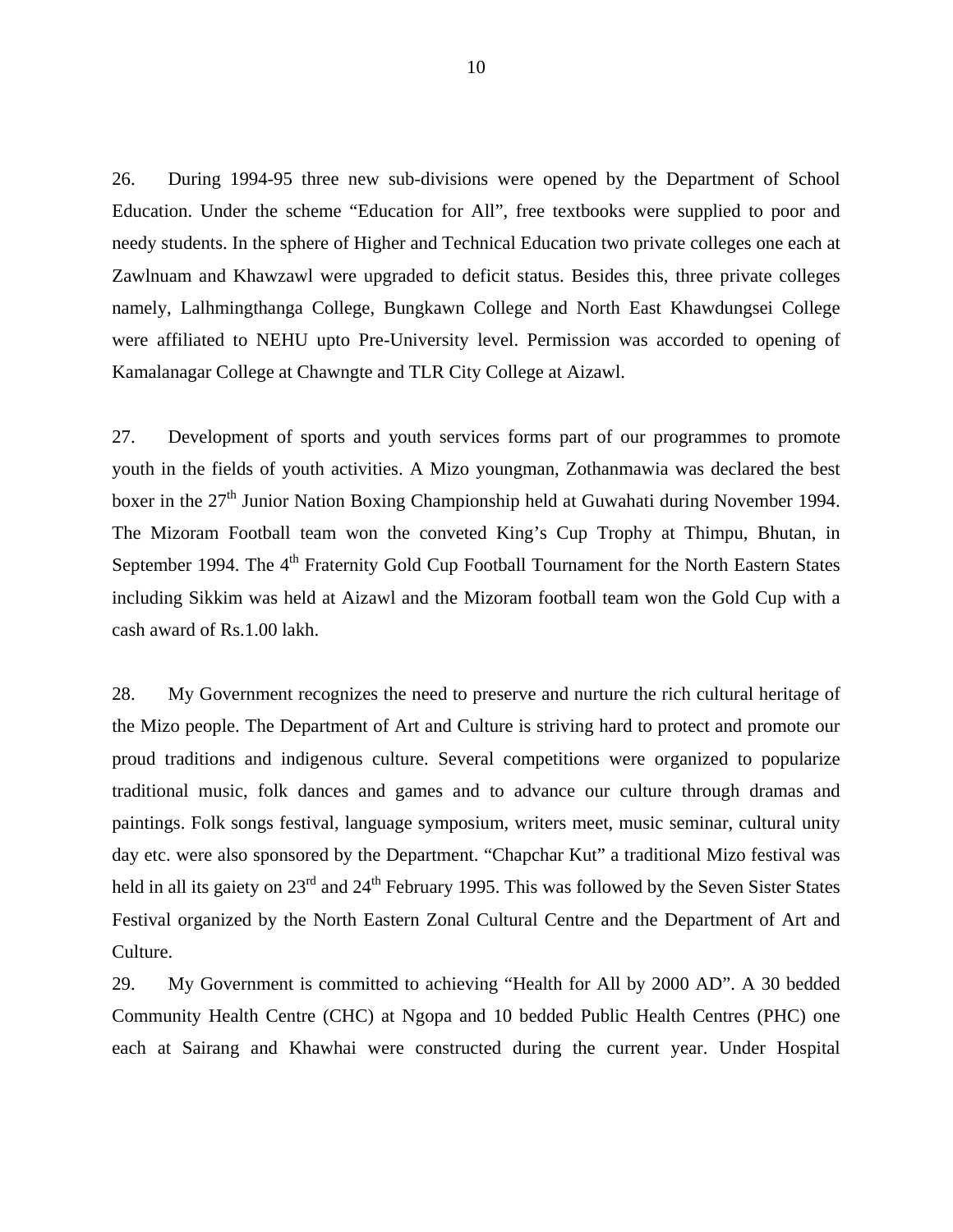Programme the construction and expansion of Civil Hospital at Lunglei at an estimated cost of Rs.468.70 lakhs is expected to start soon. Construction of the Administrative Building at Civil Hospital, Aizawl is nearing completion.

30. During 1995-96, the Department proposes to establish a 30 bedded Community Health Centre at Sakawrdai. Construction of the 30-bedded Community Health Centre buildings at Vairengte and Saitual is in full progress.

31. During the year 1994-95, the Environment & Forest Department has taken up afforestation activity covering about 14,070 hectares of land and maintenance of older plantation areas covering 43,117 hectares under different schemes. The Department hs collected revenue to the tune of Rs.100 lakhs till the end of January 1995 against the target of Rs.130 lakhs. During the coming year the Department proposes to cover 9600 hectares under afforestation programme and maintenance of 46000 hectares of old plantation. The Department also lays emphasis on preservation of wild life, development and maintenance of National Parks and Wildlife Sanctuaries including infrastructural development of the newly created Dampa Tiger Reserve.

32. For proper maintenance of land records, the Department of Land Revenue and Settlement took up Cadastral Survey of seven rural towns namely, Thingsulthliah, Aibawk, Chhingchhip, North Vanlaiphai, West Phaileng, Hnahthial and Bairabi. Out of these seven towns, four were successfully surveyed and work is in progress in respect of the remaining three towns. Besides, cadastral survey for issue of Land Settlement Certificates was completed in respect of Lengpui, Thenzawl, Khawzawl and Vairengte covering an area of little over 2600 hectares of land. Aerial Cadastral Survey of Bilkhawthlir village and its surrounding areas covering an area of 42 square kilometers was also completed.

33. My Government is concerned with drug trafficking and drug abuse. The Excise Department has taken steps to control this menace. Due to the untiring efforts of the enforcement staff 111 drug traffickers were arrested during the current year. To facilitate its work, the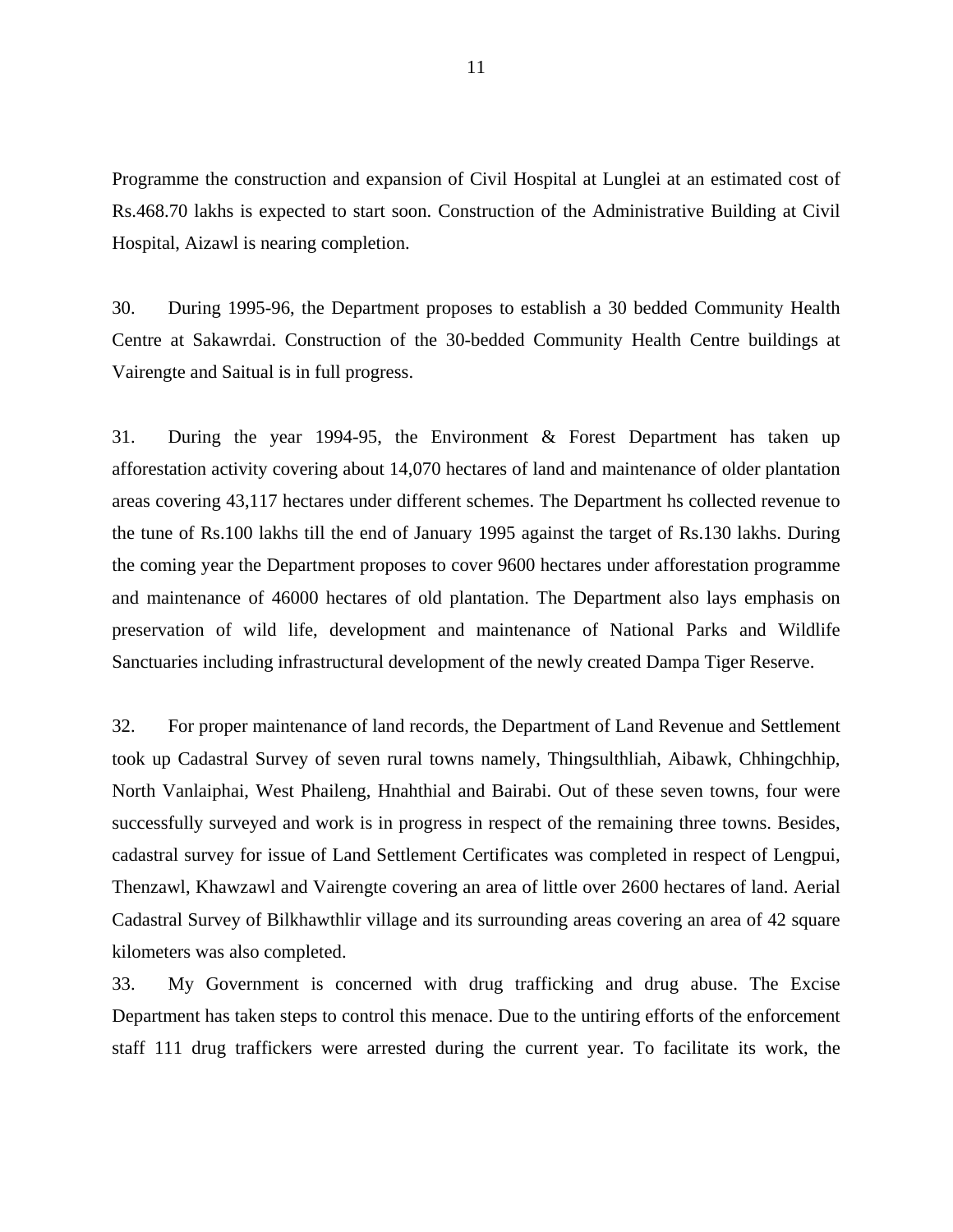Department proposes to deploy its staff permanently at Serchhip, Champhai and Kolasib in the near future.

34. The Local Administration Department has taken up improvement works of different areas in towns and sub-towns. Under the project of Integrated Development of Small and Medium Towns, the Department is taking up development schemes for Lunglei, Kolasib and Serchhip townships.

35. The Social Welfare Department continues to render financial assistance to poor and destitute women, children, handicapped persons and old and infirm persons. The Department also provides grants-in-aid in cash or in kind to various voluntary organisations that are running Counselling Centres for alcoholics and those addicted to drugs.

36. Mizoram is endowed with natural scenic beauty with an ideal climate throughout the year. Realising the scope for attraction tourists to enhance our revenue, the Tourism Department has taken up several schemes. Three Tourist Cottages at Chhiahtlan and a Tourist Lodge at Lunglei were recently constructed. Wasyside Restaurants at Hnahthial and New Maubawk and Picnic Cottages at District Park, Zobawk, in Lunglei District and at South Hlimen near Aizawl have also been comleted during the year. A tourist lodge at Bairabi is also expected to come up during the early part of the next financial year. Construction of tourist lodge building at Saiha and wayside facilities at Tawipui 'South' started earlier are also expected to be completed during 1995-96.

37. The Department of Information & Public Relations continues to improve infrastructural facilities. The Department successfully installed community viewing sets and community listening sets in the remotest areas of the State. Besides, the Department also launched Multi-Media Publicity Campaign covering six townships. To commemorate the Gospel Centenary Celebrations 1994, the Department produced and released a documentary film titled "The Fire